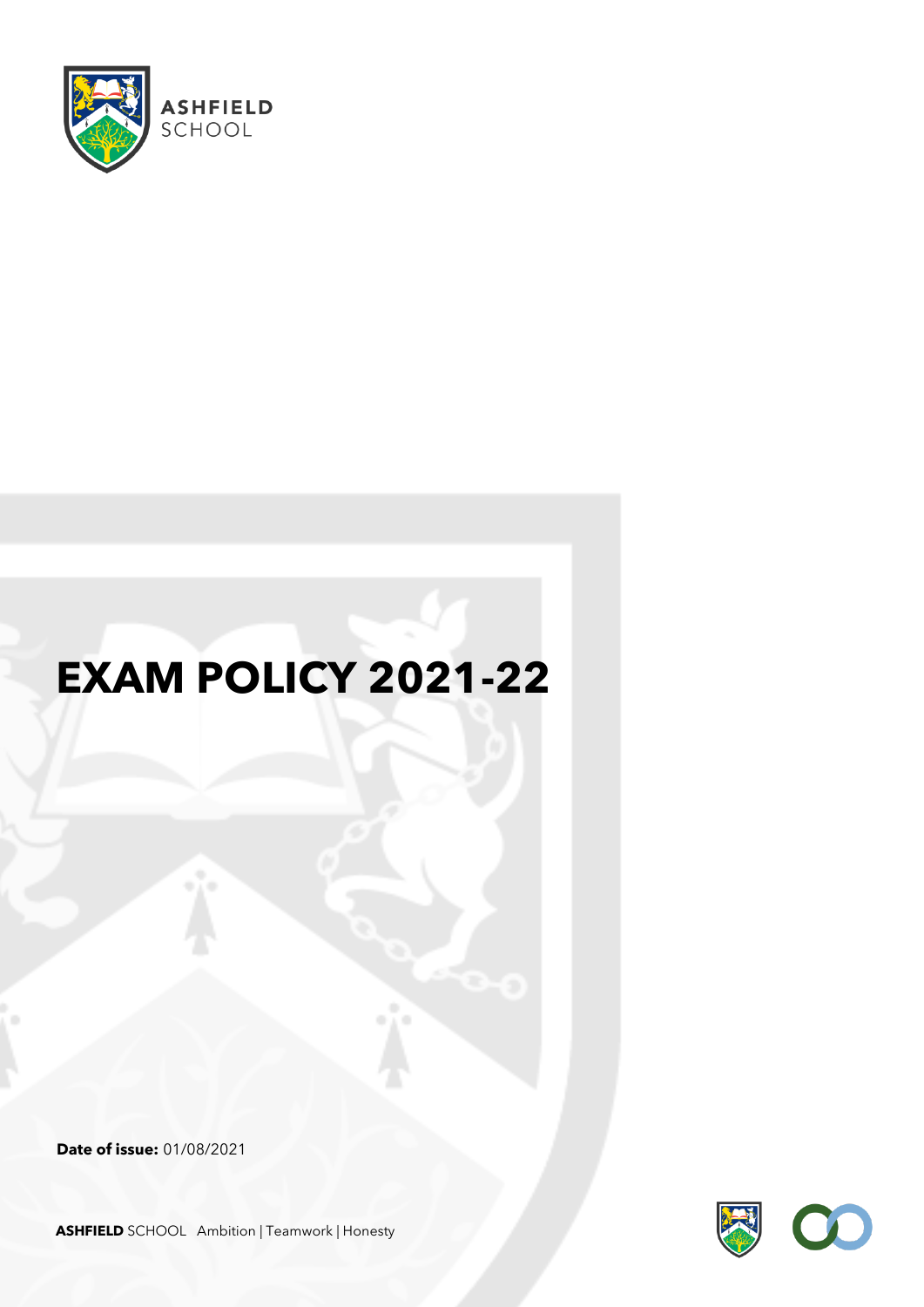# **Contents**

- 1. Exam responsibilities
- 2. The statutory tests and qualifications offered
- 3. Exam seasons and timetables
- 4. Entries, entry details, late entries and retakes
- 5. Exam fees
- 6. The disability policy, special needs and access arrangements
- 7. Managing invigilators and exam days
- 8. Candidates, clash candidates and special consideration
- 9. Coursework and appeals against internal assessments
- 10. Results, enquiries about results (EARs) and access to scripts (ATS)
- 11. Certificates



2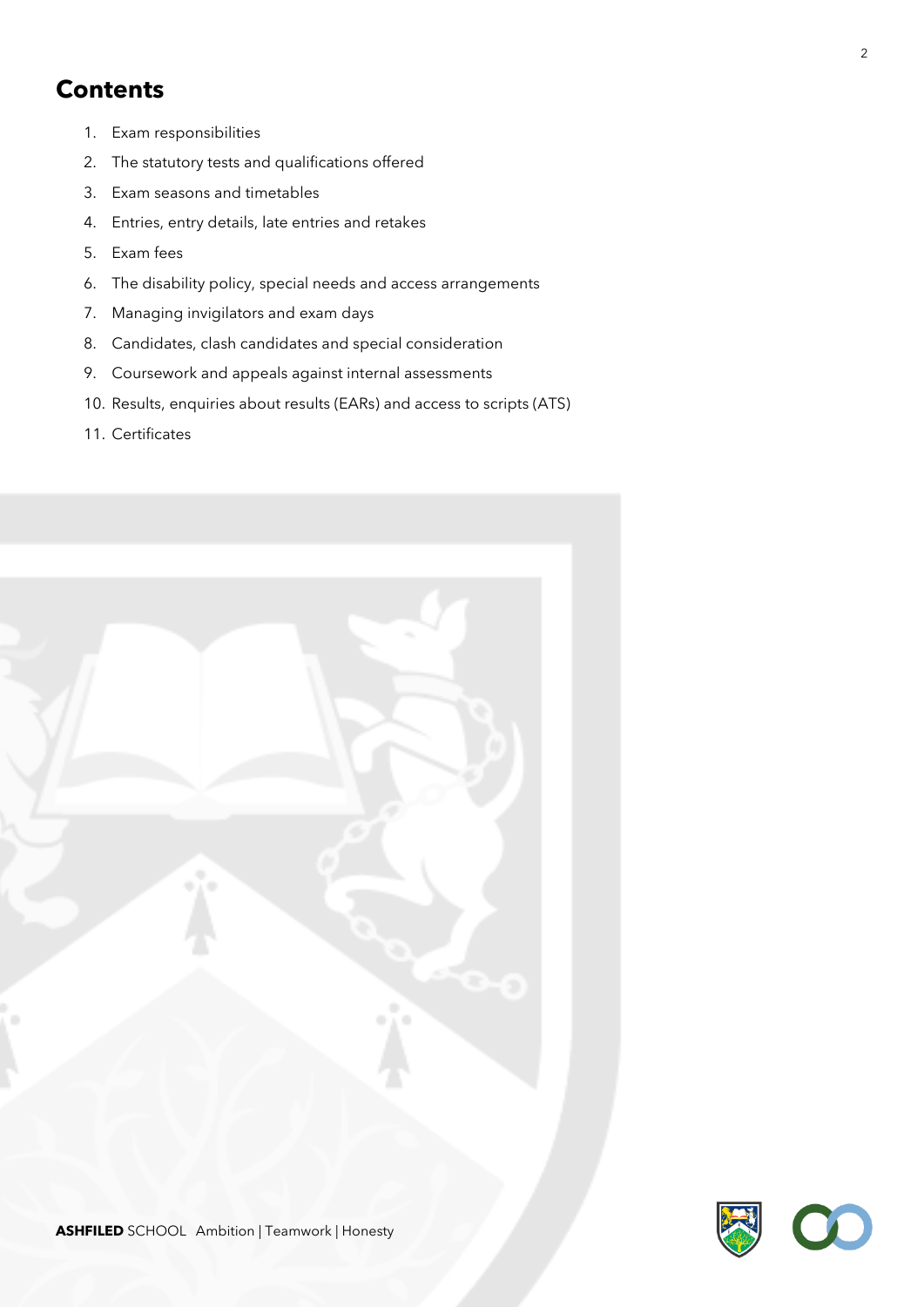The purpose of this exam policy is:

- to ensure the planning and management of exams is conducted efficiently and in the best interest of candidates
- to ensure the operation of an efficient exam system with clear guidelines for all relevant staff.

It is the responsibility of everyone involved in the centre's exam processes to read, understand and implement this policy.

This exam policy will be reviewed every two years.

This exam policy will be reviewed by the head of centre, heads of department and the exams officer.

# **1. Exam responsibilities**

### **Head of Centre**

Overall responsibility for the school as an exam centre:

- advises on appeals and re-marks
- the head of centre is responsible for reporting all suspicions or actual incidents of malpractice. Refer to the JCQ document Suspected malpractice in examinations and assessments.

### **Exams officer**

Manages the administration of public and internal exams and analysis of exam results:

- advises the senior leadership team, subject and class tutors and other relevant support staff on annual exam timetables and application procedures as set by the various exam boards
- oversees the production and distribution to staff, governors and candidates of an annual calendar for all exams in which candidates will be involved and communicates regularly with staff concerning imminent deadlines and events
- ensures that candidates and their parents are informed of and understand those aspects of the exam timetable that will affect them
- consults with teaching staff to ensure that necessary coursework is completed on time and in accordance with JCQ guidelines
- receives, checks and stores securely all exam papers and completed scripts
- administers access arrangements and makes applications for special consideration using the JCQ Access arrangements and special considerations regulations and Guidance relating to candidates who are eligible for adjustments in examinations
- identifies and manages exam timetable clashes
- accounts for income and expenditures relating to all exam costs/charges
- line manages the senior exams invigilator in organising the recruitment, training and monitoring of a team of exams invigilators responsible for the conduct of exams
- prepares and presents reports to the SLT showing results achieved in relation to expected grades and comparable data for previous years, indicating where future procedural improvements might be made
- submits candidates' coursework marks, tracks despatch and stores returned coursework and any other material required by the appropriate awarding bodies correctly and on schedule
- arranges for dissemination of exam results and certificates to candidates and forwards, in consultation with the SLT, any appeals/re-mark requests
- maintains systems and processes to support the timely entry of candidates for their exams.

#### **Heads of Department**

- Guidance and pastoral oversight of candidates who are unsure about exam entries or amendments to entries.
- Involvement in post-results procedures.
- Accurate completion of coursework mark sheets and declaration sheets.

**ASHFILED** SCHOOL Ambition | Teamwork | Honesty

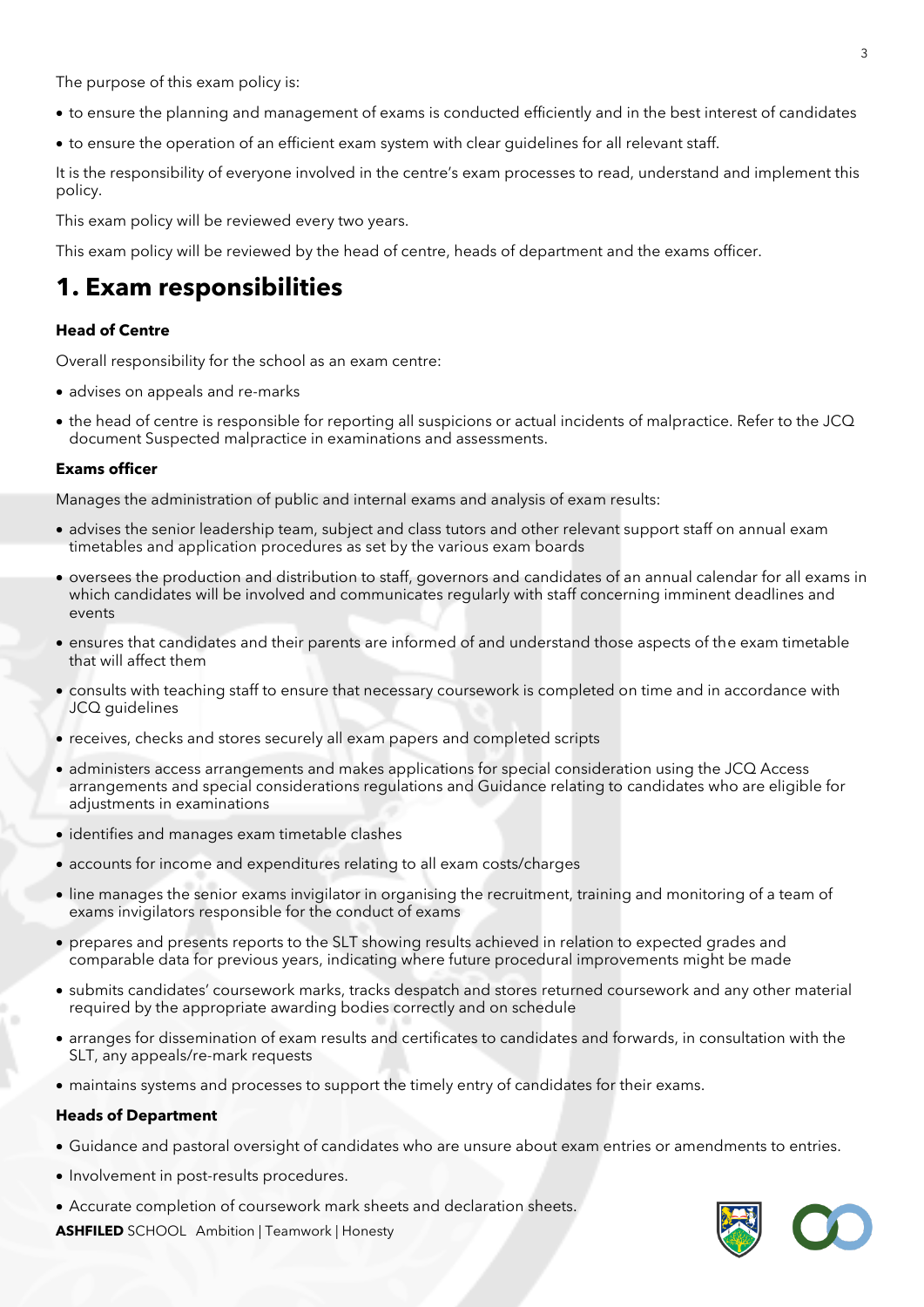- Accurate completion of entry and all other mark sheets and adherence to deadlines as set by the exams officer.
- External validation of courses followed at key stage 4 / post-16.

### **Teachers**

- Notification of access arrangements (as soon as possible after the start of the course).
- Submission of candidate names to heads of department / faculty.

### **SENCO**

- Identification and testing of candidates' requirements for access arrangements.
- Provision of additional support with spelling, reading, mathematics, dyslexia or essential skills, hearing impairment, English for speakers of other languages, IT equipment — to help candidates achieve their course aims.

### **Lead invigilator/invigilators**

- Collection of exam papers and other material from the exams office before the start of the exam.
- Collection of all exam papers in the correct order at the end of the exam and their return to the exams office.

### **Candidates**

- Confirmation and signing of entries.
- Understanding coursework regulations and signing a declaration that authenticates the coursework as their own.

### **Administrative staff**

- Support for the input of data.
- Posting of exam papers.

# **2. The statutory tests and qualifications offered**

The statutory tests and qualifications offered at this centre are decided by the heads of department.

The statutory tests and qualifications offered are GCSEs, A levels, Functional skills and BTECs.

The subjects offered for these qualifications in any academic year may be found in the centre's published prospectus for that year. If there has been a change of syllabus from the previous year, the exams office must be informed by the end of June.

### **At Key Stage 4**

All candidates will be entitled, and enabled, to achieve an entry for qualifications from an external awarding body.

# **3. Exam seasons and timetables**

### **3.1 Exam seasons**

Year 11 mock exams will take place in December.

External exams are scheduled in November, January, March, May and June.

All internal exams are held under external exam conditions.

Which exam series are used in the centre is decided by the heads of department.

### **3.2 Timetables**

The exams officer will circulate the exam timetables for both external and internal exams once these are confirmed.

# **4. Entries, entry details, late entries and retakes**

### **4.1 Entries**

**ASHFILED** SCHOOL Ambition | Teamwork | Honesty Candidates are selected for their exam entries by the heads of subject.

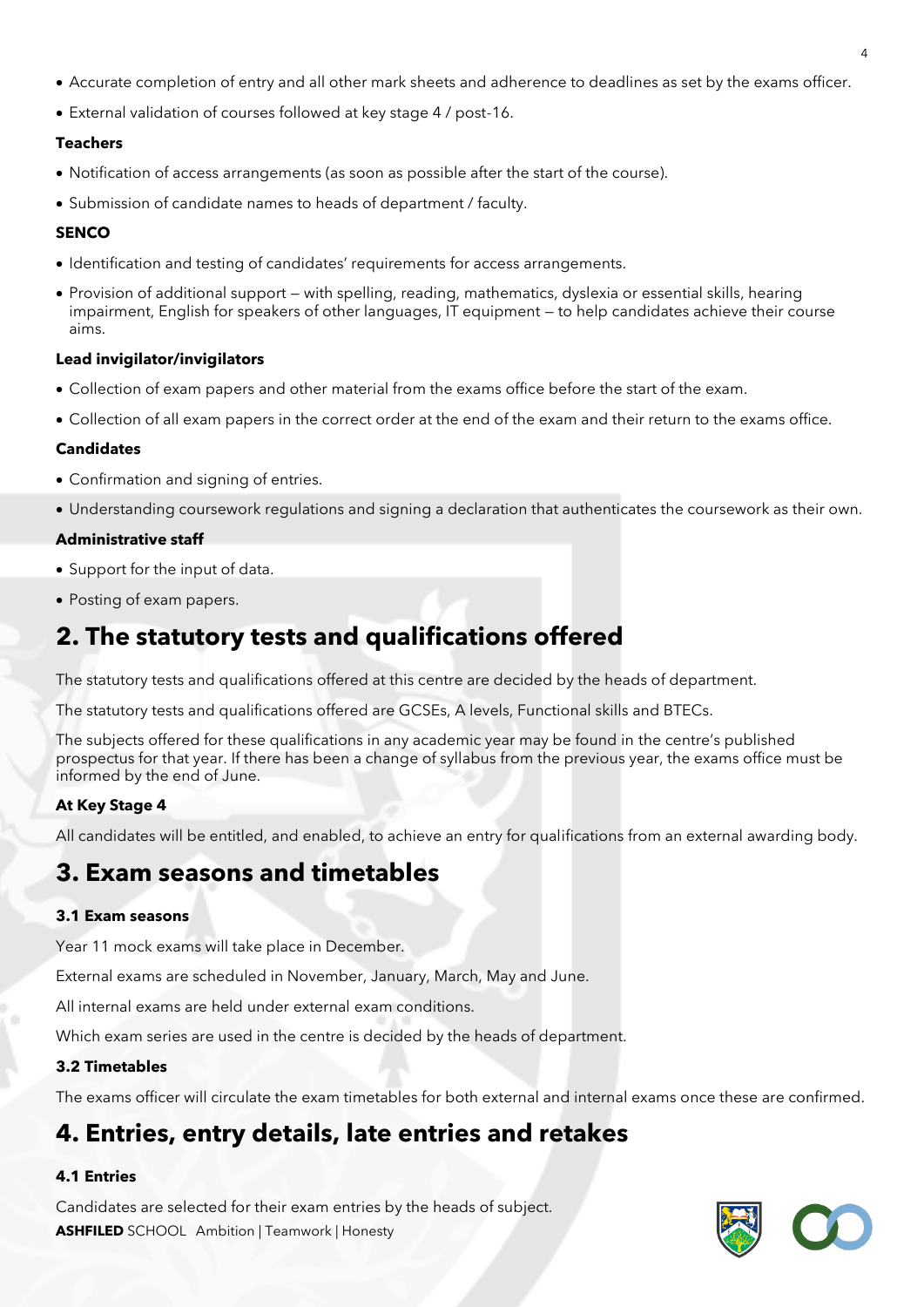Candidates, or parents, cannot request a subject entry, change of level or withdrawal.

### **4.2 Late entries**

Entry deadlines are circulated to heads of department via calendar.

Late entries are authorised by heads of department only.

### **4.3 Retakes**

Candidates are allowed to retake subjects in GCSE.

Candidates are allowed 1 retake per subject in AS.

Candidates are allowed 1 retake per subject in A2.

Retake decisions will be made in consultation with the candidates, subject teachers, heads of department and the heads of subject.

(See also section 5: Exam fees)

### **4.4 Remarks**

Re-marks and request for papers to be agreed between the Head of Faculty and Senior Leadership Team member before being sent to the Exams Officer. Remark requests are advised to be in with the Exams Officer a week after the exams. The SLT line manager for exams will authorise remarks throughout this week time period.

### **5. Exam fees**

GCSE initial registration and entry exam fees are paid by the centre.

AS initial registration and entry exam fees are paid by the centre.

A2 initial registration and entry exam fees are paid by the centre.

Late entry or amendment fees are paid by the centre.

Candidates or departments will not be charged for changes of tier, withdrawals made by the proper procedures or alterations arising from administrative processes, provided these are made within the time allowed by the awarding bodies.

Reimbursement will be sought from candidates who fail to sit an exam or meet the necessary coursework requirements.

Retake fees for first retake will be paid for by the centre. Any subsequent retakes will be paid for by the candidate before the entry is made.

(See also section 4.3: Retakes)

Candidates must pay the fee for an enquiry about a result, should the centre not uphold the enquiry and the candidate insist on pursuing the enquiry.

(See also section 11.2: Enquiries about results [EARs])

# **6. The disability policy, special needs and access arrangements**

### **6.1 Disability policy**

The Disability policy complies with the Equality Act 2010. All exam centre staff must ensure that the access arrangements and special consideration regulations and guidance are consistent with the law.

### **6.2 Special needs**

A candidate's special needs requirements are determined by the SENCO.

The SENCO will inform subject teachers of candidates with special educational needs who are embarking on a course leading to an exam, and the date of that exam. The SENCO can then inform individual staff of any special arrangements that individual candidates may be granted during the course and in the exam.

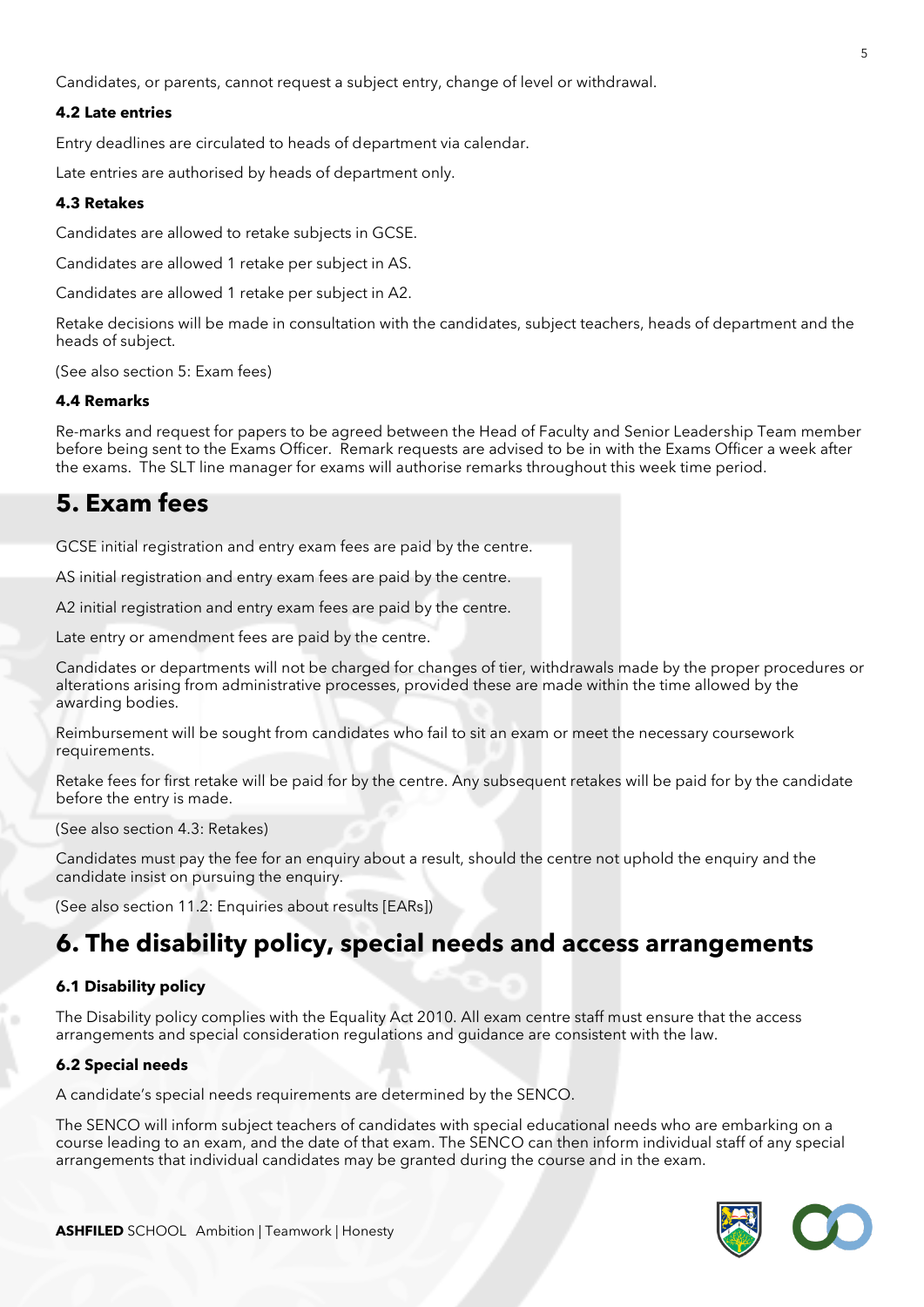#### **6.3 Access arrangements**

Making special arrangements for candidates to take exams is the responsibility of the SENCO.

Submitting completed access arrangement applications to the awarding bodies is the responsibility of the SENCO.

Rooming for access arrangement candidates will be arranged by the SENCO with the exams officer.

Invigilation and support for access arrangement candidates will be organised by the SENCO with the exams officer.

# **7. Managing invigilators and exam days**

### **7.1 Managing invigilators**

External invigilators will be used for exam supervision.

They will be used for external and internal exams.

The recruitment of invigilators is the responsibility of the exams officer.

Securing the necessary DBS clearance for new invigilators is the responsibility of the centre administration.

DBS fees for securing such clearance are paid by the centre.

Invigilators are timetabled and briefed by the exams office.

Invigilators' rates of pay are set by the centre administration.

### **7.2 Exam days**

The exams officer will book all exam rooms after liaison with other users and make the question papers, other exam stationery and materials available for the invigilator.

Site management is responsible for setting up the allocated rooms.

The lead invigilator will start all exams in accordance with JCQ guidelines.

Subject staff may be present at the start of the exam to assist with identification of candidates but must not advise on which questions are to be attempted. Staff must not see the question paper until all students have sat the exam. In addition, senior leaders should be present at the beginning of each external examination to check the identity of the student against their name and candidate number.

In practical exams subject teachers should be on hand in case of any technical difficulties.

Exam papers must not be read by subject teachers or removed from the exam room before the end of a session. Papers will be released to heads of department/faculty at the end of the exam session.

### **8. Candidates, clash candidates and special consideration**

### **8.1 Candidates**

The centre's published rules on acceptable dress, behaviour and candidates' use of mobile phones and all electronic devices apply at all times.

Candidates' personal belongings remain their own responsibility and the centre accepts no liability for their loss or damage.

Disruptive candidates are dealt with in accordance with JCQ guidelines.

Candidates may leave the exam room for a genuine purpose requiring an immediate return to the exam room, in which case a member of staff must accompany them.

The Pastoral Support Officers are responsible for candidates who are late for their exams, or do not turn up at all. A phone call home will be made within 15 minutes of the exams start time.

### **8.2 Clash candidates**

The exams officer will be responsible as necessary for identifying escorts, identifying a secure venue and arranging overnight stays.



**ASHFILED** SCHOOL Ambition | Teamwork | Honesty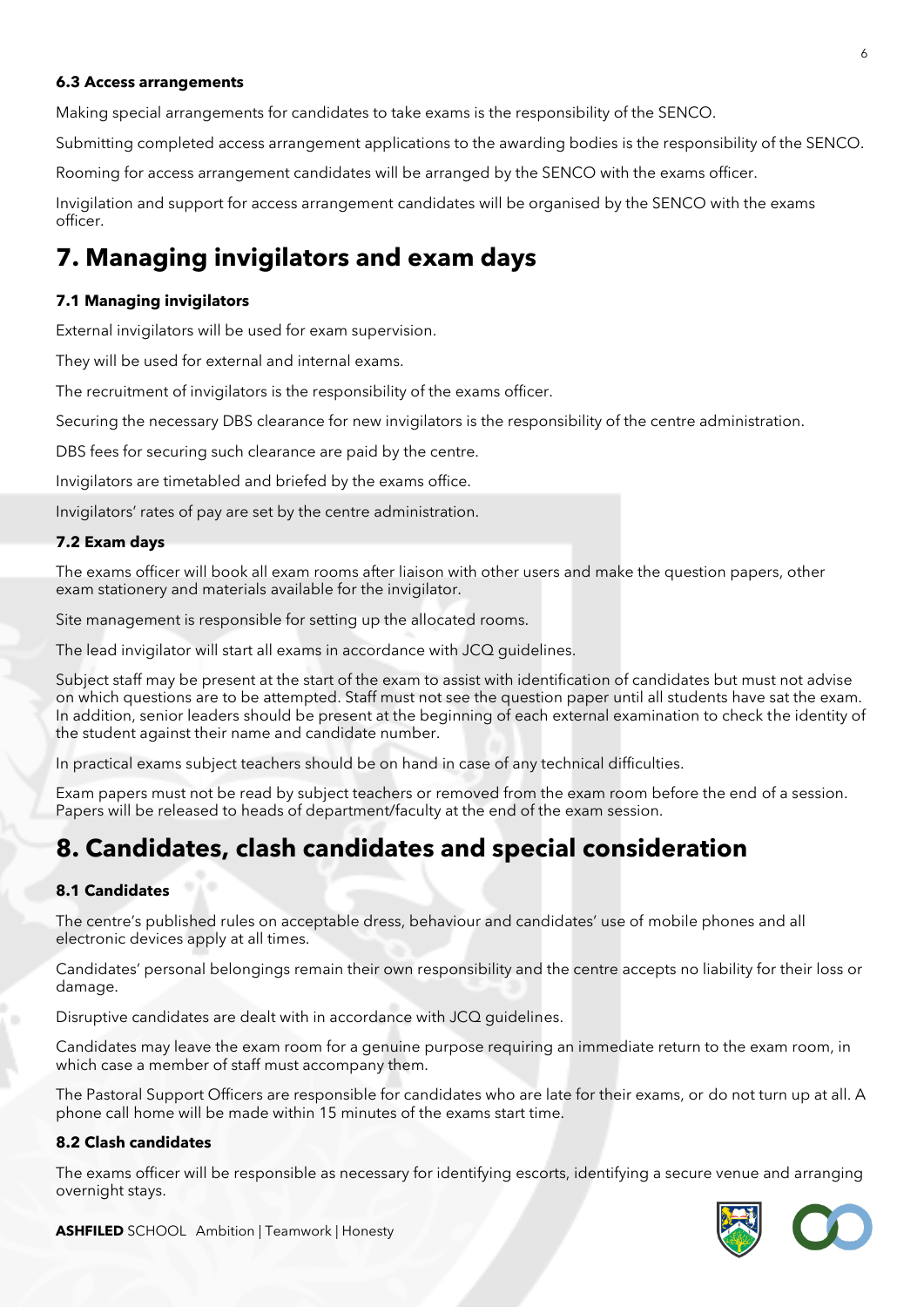### **8.3 Special consideration**

Should a candidate be too ill to sit an exam, suffer bereavement or other trauma or be taken ill during the exam itself, it is the candidate's responsibility to alert the centre, or the exam invigilator, to that effect.

Any special consideration claim must be supported by appropriate evidence within five days of the exam, for example a letter from the candidate's doctor.

The exams officer will then forward a completed special consideration form to the relevant awarding body within seven days of the exam.

### **9. Coursework and appeals against internal assessments**

### **9.1 Coursework**

Candidates who have to prepare portfolios should do so by the end of the course or centre-defined date.

Heads of department will ensure all coursework is ready for despatch at the correct time and the exams officer will keep a record of what has been sent when and to whom.

Marks for all internally assessed work are provided to the exams office by the heads of subject.

#### **9.2 Appeals against internal assessments**

The centre is obliged to publish a separate procedure on this subject, which is available from the exams office.

The main points are:

- appeals will only be entertained if they apply to the process leading to an assessment. There is no appeal against the mark or grade awarded
- candidates may appeal if they feel their coursework has been assessed unfairly, inconsistently or not in accordance with the specification for the qualification
- appeals should be made in writing by 30 June to the head of centre (or other nominee) who will decide whether the process used conformed to the necessary requirements
- the head of centre's findings will be notified in writing, copied to the exams officer and recorded for awarding body inspection.

# **10. Results, enquiries about results (EARs) and access to scripts (ATS)**

#### **10.1 Results**

Candidates will receive individual results slips on results days in person at the centre.

Arrangements for the school to be open on results days are made by the exams officer.

The provision of staff on results days is the responsibility of the head of centre.

### **10.2 EARs**

EARs may be requested by centre staff or candidates if there are reasonable grounds for believing there has been an error in marking.

When the centre does not uphold an EAR, a candidate may apply to have an enquiry carried out. If a candidate requires this against the advice of subject staff, they will be charged.

(See section 5: Exam fees)

### **10.3 ATS**

After the release of results, candidates may ask subject staff to request the return of papers within three days' scrutiny of the results.

If a result is queried, the exams officer, Head of Faculty and Head of Centre will investigate the feasibility of asking for a re-mark at the centre's expense.